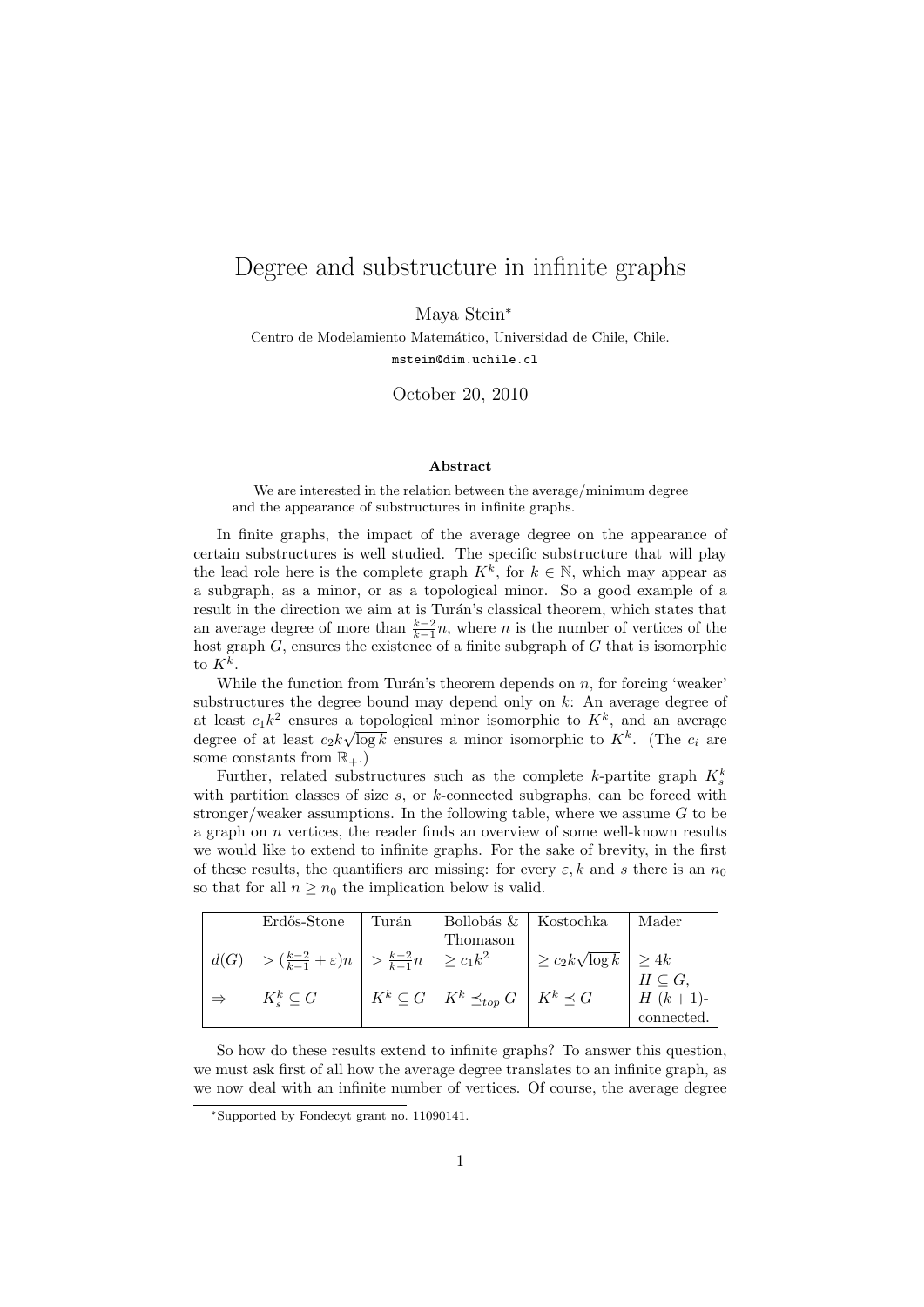is closely related to the density  $|E(G)|/ { |V(G)| \choose 2}$ , and this notion is reflected in the upper density of an infinite graph.

The upper density  $ud(G)$  of a graph G is defined as the supremum of the subgraph densities, taken over all sequences of finite subgraphs of G whose order tends to infinity. That is,  $ud(G) := \sup_{(H_i)_{i \in \mathbb{N}}} \limsup_{i \to \infty} (|E(H_i)| / {V(H_i) \choose 2}),$ where the sequences  $(H_i)_{i\in\mathbb{N}}$  range over all sequences of finite subgraphs  $H_i\subseteq G$ with  $\lim_{i\to\infty} |V(H_i)| = \infty$  (see for instance Bollobás [1]).

Now, it is not difficult to calculate that if (for  $k > 1$ ) the upper density of a graph G is greater than  $\frac{k-2}{k-1}$ , say  $ud(G) \geq (1+\delta)\frac{k-2}{k-1}$ , then G has a finite subgraph H of average degree at least  $(1 + \frac{\delta}{2})\frac{k-2}{k-1}|V(H)|$ , and thus, by Turán's theorem, contains a  $K^k$ -subgraph. Actually, as the order of the subgraph  $H$ may be assumed to exceed any given integer, we may apply to  $H$  the Erdős-Stone theorem for any s, and obtain a  $K_s^k$ -subgraph. So in this sense, both the Turán and the Erdős-Stone theorem do extend to infinite graphs.

From the existence of arbitrarily large complete  $k$ -partite subgraphs once the threshold upper density  $\frac{k-2}{k-1}$  is surpassed, it follows that the upper density of any infinite graph takes one of the following (countably many) values:  $1, 0, \frac{1}{2}, \frac{2}{3}, \frac{3}{4}, \ldots$ , that is, one of the Turán densities. So it seems that the graphs for which it would be interesting to extend the latter three results discussed above, all have upper density 0. In other words, the upper density is not fine enough a measure for a generalisation of e.g. Kostochka's theorem to infinite graphs.

One possible way out of this dilemma is replacing the average degree with something that quite obviously does exist in infinite graphs, the minimum degree. For rayless graphs, this is an excellent option, as we have the following result, which is not difficult to prove. Write  $\delta^V(G)$  for the minimum degree taken over all vertices of the graph G.

**Proposition 1.** [4] Let  $k \in \mathbb{N}$  and let G be a rayless graph with  $\delta^V(G) \geq k$ . Then  $G$  has a finite subgraph of average degree at least  $k$ .

This means that the latter three results from the table above extend literally to rayless graphs, if we replace the average degree with the minimum degree.

In general, however, we are not that lucky. Just consider an infinite tree, whose vertices may attain any minimal degree condition, while the tree does not contain any interesting substructure. The example suggests that we need some additional condition that prevents 'the density from escaping to infinity', in other words, that makes the vertices send their edges 'back' instead of 'further out'. Following recent developments (see [3]), the most natural way to impose such an additional condition is to impose it on the ends<sup>1</sup> of the graph.

In [2, 5], see also [3], the vertex-degree<sup>2</sup>  $d_v(\omega)$  of an end  $\omega$  is defined as the supremum of the cardinalities of the sets of vertex-disjoint rays from  $\omega$ . This intuitive notion allows us to extend Mader's theorem from above to infinite

<sup>&</sup>lt;sup>1</sup>The ends of a graph are the equivalence classes of the rays (the one-way infinite paths) of the graph under the following equivalence relation. Two rays are equivalent if no finite set of vertices separates them. For more on the end space of an infinite graph, see [3].

<sup>&</sup>lt;sup>2</sup>There, also the *edge-degree* of  $\omega$  is defined quite analogously, as the supremum of the cardinalities of the sets of edge-disjoint rays from  $\omega$ . The edge-degree allows for an extension of the edge-version of Mader's theorem. In this edge-version, only linear bounds on the minimum (edge)-degree are needed. For details, see [5].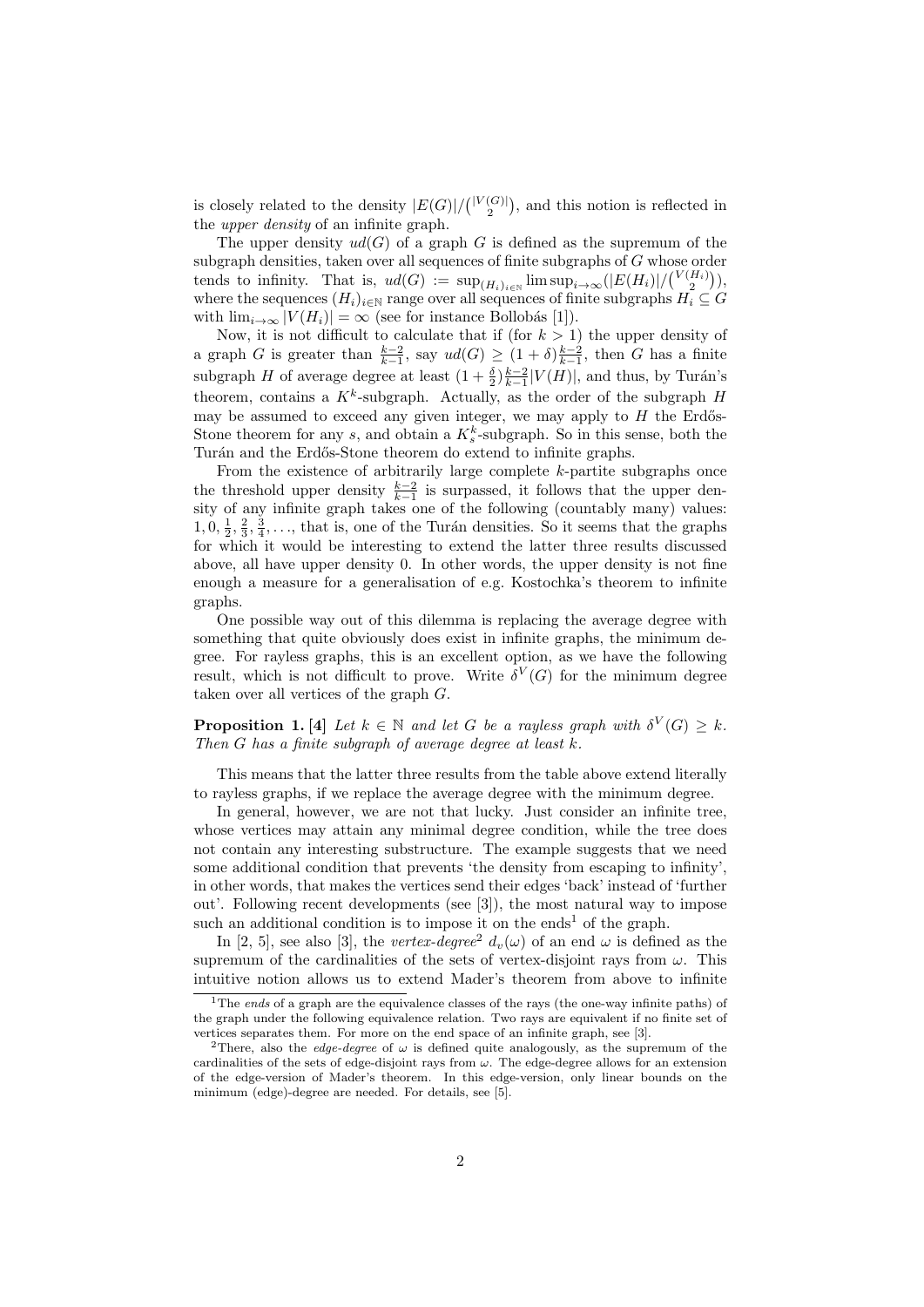graphs. For this, let us write  $\delta^{V,\Omega_v}(G)$  for the minimum of the degrees or vertex-degrees, taken over all vertices and ends of the graph G.

**Theorem 2.** [5] Let G be a graph. If  $\delta^{V,\Omega_v}(G) \geq 2k(k+3)$  then G has a  $(k + 1)$ -connected subgraph.

We remark that the  $(k + 1)$ -connected subgraph can neither be guaranteed to be finite nor to be infinite. The bound  $2k(k+3)$  may possibly be lowered, but not to less than  $\frac{k}{5} \log \frac{k}{5}$ . See [5].

The vertex-degree, however, does not serve for forcing large complete (topological) minors. One can see this by considering the following example. Take, for  $r \in \mathbb{N}, r > 2$ , the infinite r-regular tree, and add a spanning cycle in each level. The resulting graph  $G_r$  has one end of infinite vertex-degree, while all vertices have degree at least r. Now, although r may be arbitrarily large,  $G_r$  is planar, and thus has no complete minor of order greater than 4.

So, a different road has to be taken for forcing minors and topological minors in graphs with rays. In [4], the relative degree of an end was introduced for locally finite graphs. The idea is to calculate the ratios of the cardinality of the edge-boundary<sup>3</sup>  $\partial_e H_i$  versus the cardinality of the vertex-boundary<sup>4</sup>  $\partial_v H_i$ of certain subgraphs  $H_i$  of  $G$ , and then define the relative degree to be the limit of these ratios as the  $H_i$  in some sense converge to  $\omega$ . This intuitive idea can be formalised as follows.

We call a subgraph H of a graph G an  $\omega$ -region if  $\partial_{\nu}H$  is finite and H contains a ray of the end  $\omega \in \Omega(G)$ . We write  $\Omega^G(H)$  for the sets of all ends of  $G$  that have a ray in  $H$ .

Now, for a locally finite graph G, write  $(H_i)_{i\in\mathbb{N}} \to \omega$  if  $(H_i)_{i\in\mathbb{N}}$  is an infinite sequence of distinct  $\omega$ -regions of G such that  $H_{i+1} \subseteq H_i - \partial_v H_i$  and  $\partial_v H_{i+1}$  is an inclusion-minimal  $\partial_v H_i$ - $\Omega^G(H_{i+1})$  separator, for each  $i \in \mathbb{N}$ . Note that by the local finiteness of  $G$  such sequences do exist. Define

$$
d_{e/v}(\omega) := \inf_{(H_i)_{i \in \mathbb{N}} \to \omega} \liminf_{i \to \infty} \frac{|\partial_e H_i|}{|\partial_v H_i|}.
$$

This definition leads to the desired results for locally finite graphs. Let  $\delta^{V,\Omega_{e/v}}(G)$  denote the minimum (relative) degree, taken over all vertices and ends of the graph G. The constants  $c_1, c_2 \in \mathbb{R}_+$  are as in the corresponding theorems for finite graphs.

**Theorem 3.** [4] Let  $k \in \mathbb{N}$  and let G be a locally finite graph.

- (a) If  $\delta^{V,\Omega_{e/v}}(G) \geq c_1 k^2$ , then  $K^k$  is a topological minor of G.
- (b) If  $\delta^{V,\Omega_{e/v}}(G) \geq c_2 k \sqrt{\log k}$ , then  $K^k$  is a minor of G.

For arbitrary infinite graphs it is necessary to adapt the definition of the relative degree. This is so as now there may be vertices dominating<sup>5</sup> ends. In that case, the sequences  $(H_i)_{i\in\mathbb{N}}$  cannot satisfy the condition that  $H_{i+1}\subseteq$  $H_i - \partial_v H_i$ . We thus ask:

<sup>&</sup>lt;sup>3</sup>The *edge-boundary* of a subgraph H of a graph G is the set  $\partial_e H := E(H, G - H)$ .

<sup>&</sup>lt;sup>4</sup>The vertex-boundary of a subgraph H of a graph G is the set  $\partial_v H := N_G(G - H)$ .

<sup>&</sup>lt;sup>5</sup>A vertex is said to *dominate* an end  $\omega$  if for some ray  $R \in \omega$  there are infinitely many  $v-V(R)$  paths, disjoint except in v.